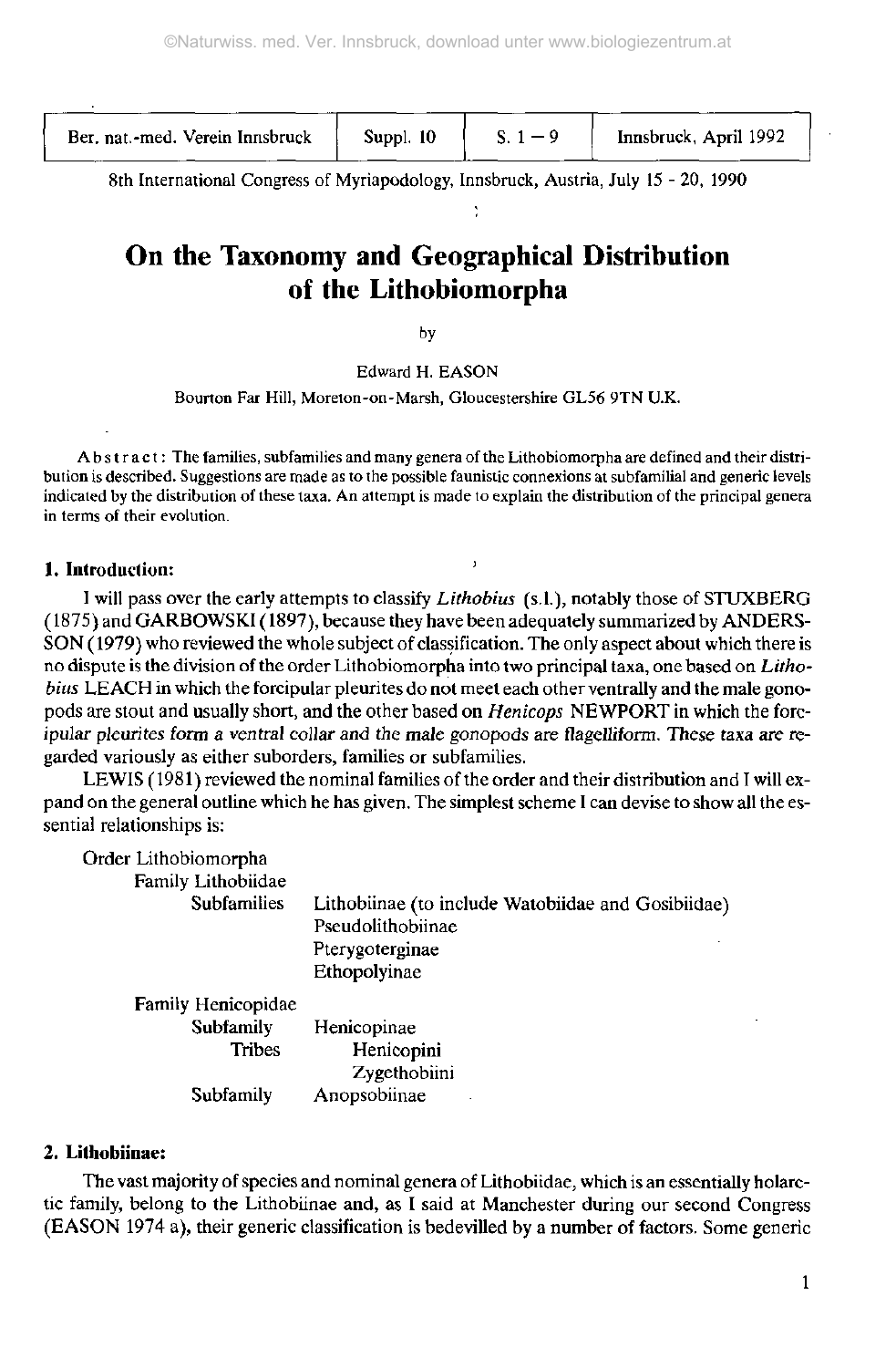names were proposed in the past without designation of type-species, and may have been adopted by subsequent authors to apply to groups of species other than those originally intended: even where a type-species was designated the genus may have been redefined to exclude it. Other genera are based on characters which may be reasonably stable intraspecifically but, when used to define a genus, lead to the grouping together of a number of unrelated species. Yet others are based on unstable characters of even on single abnormal specimens.

Lack of co-operation between authors on either side of the Atlantic is a further source of confusion. CHAMBERLIN, by far the most prolific American author who also wrote on Middle Eastern, oriental and Australian species, gave an account of Turkish species (CHAMBERLIN 1952) and subjected them to a system of classification which 1 find partly acceptable but which is not accepted by other European authors. VERHOEFF, the most prolific European author who also wrote on American and oriental species, took little account of CHAMBERLINs work and duplicated some of it, naming a number of redundant taxa. Add to this the fact that palaearctic species of *Lithobius* have been introduced to America and elsewhere, some being placed by CHAMBERLIN in genera to which they do not belong, others being made type-species of new genera by CHAM-BERLIN, and one can understand how such vast confusion has arisen. For example the ubiquitous *Lithobius obscurus* MEINERT has spread from its natural range in the western Mediterranean region to New Zealand, Australia, South Africa, Bermuda and most of the maritime countries of South America: this species has been given six different names in the genus *Lithobius* and, under yet more specific names, has been made the type-species of three other genera (EASON 1974 b).

A total of 140 genera and subgenera (I shall not distinguish between the two) of Lithobiinae have been named, 105 of them by CHAMBERLIN and 70 of these from North America. Many North American species were originally described in the genus *Lithobius:* the few which have not since been removed by CHAMBERLIN to other genera and remain in *Lithobius* (sensu CHAM-BERLIN 1925 b) are probably introduced from the Old World and the same may apply to other supposedly amphiatlantic genera (see EASON 1974 a). Some of CHAMBERLINs American genera are well-defined with numerous species, many are monotypic and a few are of doubtful validity: most of them are nearctic but a few genera, all among those placed by CHAMBERLIN in the controversial family "Gosibiidae" (see CHAMBERLIN 1917), are found in the northern part of the neotropical region. All those from the South American continent are, I believe, based on introduced European species such as *L. obscurus* except for *Atethobius* CHAMBERLIN, described originally from Mexico but also represented by *A. weyrauchi* TURK, a species which may be truly indigenous in Peru (see also KRAUS 1957). The small species from southern states of the U.S.A. and Mexico, which CHAMBERLIN (1914) placed in the "Watobiidae", are characterised by almost total absence of spines on the legs: this condition is found in some small European species of Lithobiinae and, by itself, is neither a familial nor a subfamilial character.

In the Eastern Hemisphere the Lithobiinae are found throughout the palaearctic and much of the oriental regions, the most striking feature of their distribution being the difference between the fauna west and east of the Ural Mountains. In Europe and North Africa the larger species with distinct tarsal articulations on the anterior legs have the antennal articles well in excess of 20 with considerable intraspecific variation in their number, and remain at present in *Lithobius* (s.s.) except for a few which belong to other well-defined genera such as *Pleurolithobius* VERHOEFF and *Harpolithobius* VERHOEFF, the latter having been raised to subfamilial status by MATIC (1983). A number of other genera have been named but I do not consider all of them to be valid. On the other hand *Lithobius* (s. s.) as at present constituted is a very heterogeneous assemblage of species and it is possible to recognize several speciesgroups within it worthy of generic or subgeneric status. Among these is *Alokobius* ATTEMS as originally defined (ATTEMS 1926) which most authors disregard but which I now believe I was quite wrong to decry as an unnatural group (EASON 1974 a). However, there remain some species which might have to be placed in monotypic genera, and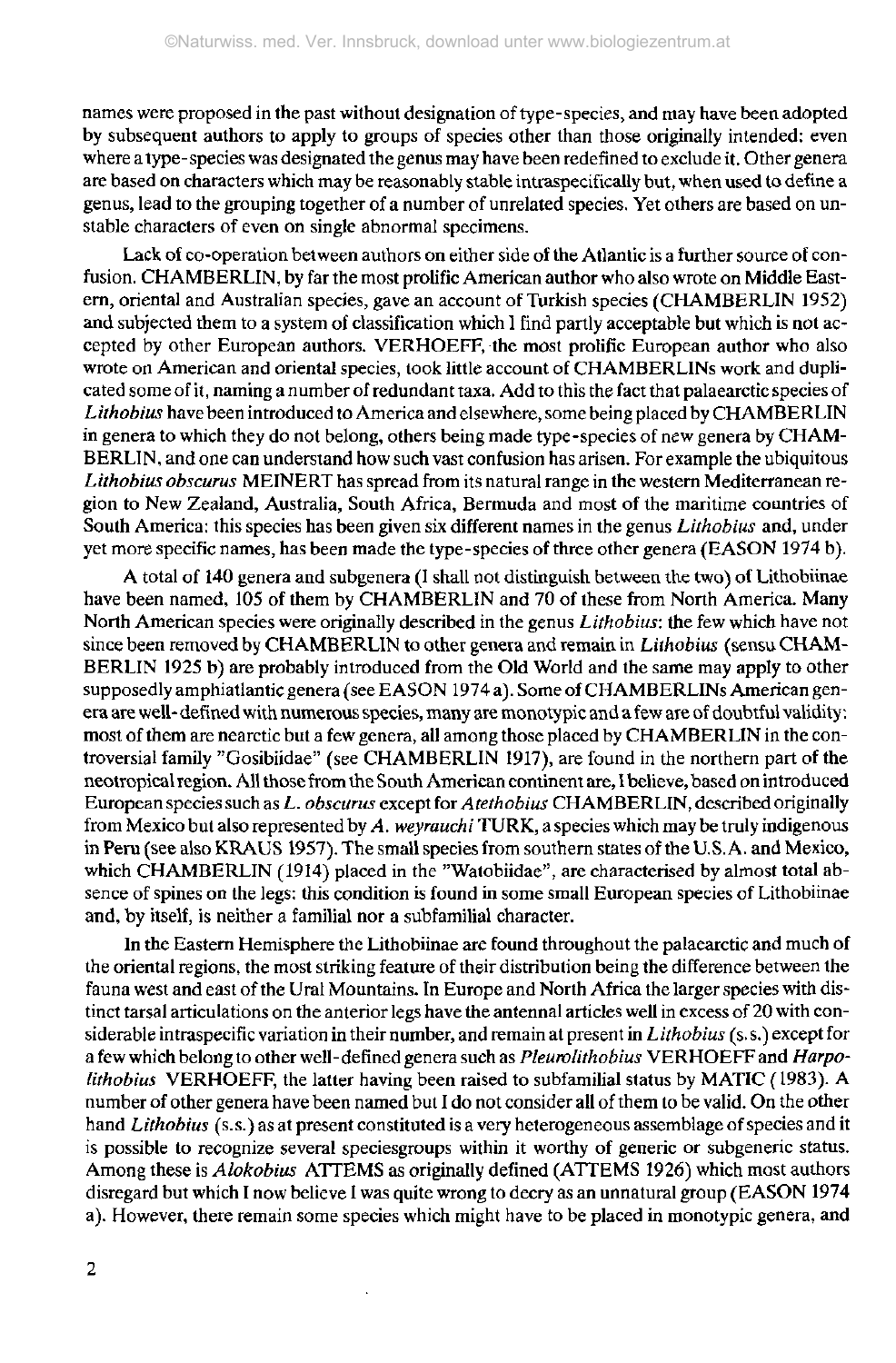others which I have not examined and which have been so inadequately described that they cannot be placed at all, so I have hesitated to publish my conclusions.

The smaller species with fused tarsal articulations on the anterior legs are placed by most authors in *Monotarsobius* VERHOEFF regardless of the number of their antennal articles. I have explained in a previous paper (EASON 1974 b: 9) why I believe that only those species with the number of these articles fixed at 20 or thereabouts should be placed in *Monotarsobius,* and that the others with a larger more variable number of articles, which comprise the majority of small European species largely confined to Italy and the Balkans, should be referred to *Sigibius* CHAMBER- $\tilde{L}$ IN.

East of the Urals and in the oriental region the picture is quite different. Apart from a few from Formosa, Kyushu (Japan), an area comprising part of southern China and eastern Indo-China (Map 1 ) and Hawaii (EASON 1977), all the larger known species of Lithobiinae with distinct tarsal articulations on the anterior legs have the number of antennal articles fixed at 20 or thereabouts with little intraspecific variation. One or two very distinctive central Asiatic species have been placed in the genus *Disphaerobius* ATTEMS, others in the rather less well-defined *Schizotergitius* VERHOEFF, also from central Asia (see EASON 1986 a), yet others from Japan, Korea, northeastern China and the Soviet Far East in *Chinobius* VERHOEFF (see MATIC1973 a). Most of the larger oriental species of the subfamily, some of which have fused anterior tarsal articulations, belong to the fairly well — defined genus *Australobius* CHAMBERLIN which also *occurs in the* Seychelles (usually regarded as part of the Ethiopian region but see EASON 1978) and across Wallace's Line in New Guinea and northern Queensland (Map 1 ): a few palaearctic species have been placed in *Australobius,* all, I believe, by mistake (EASON 1978). ATTEMS (1938) regarded the North American genera *Gonibius* CHAMBERLIN and *Zinapolys* CHAMBERLIN as synonyms of *Australobius* but I find this synonymy unconvincing.



Map 1: World distribution of species of *Ezembius, Lithobius* (s.s.) and *Australobius.* - Although the distribution of the genera shown is based on recorded localitiers, the exact areas are, to some extent, presumptive.

The remaining larger Asiatic species of Lithobiinae which constitute the majority have been placed by most European authors in *Paobius* CHAMBERLIN, but I have explained (EASON 1974 b: 30) why this group of species should be referred to *Ezembius* CHAMBERLIN which extends from the Urals across Siberia and central Asia to China, Japan and Alaska, and southwards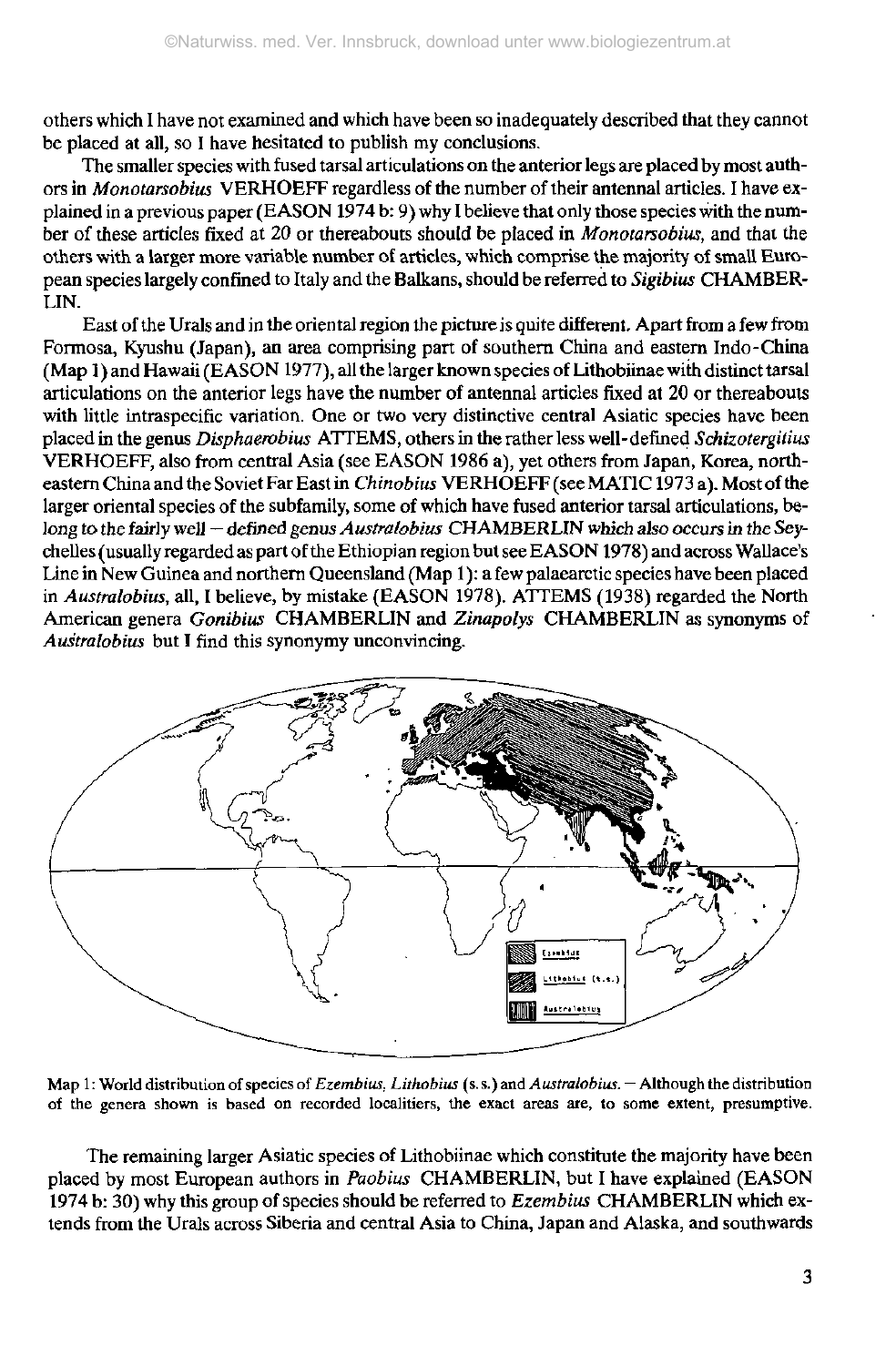into the northern Indian subcontinent and the northern part of the oriental region where it overlaps the range of *Australobius* but does not extend so far south (Map 1).

Like the European *Lithobius* (s.s.), *Ezembius* (sensu EASON 1974 b) is a rather heterogeneous assemblage of species and may be divisible into a number of more natural groups. But these Asiatic species need to be separated from their European counterparts and *Ezembius* is a useful, though possibly not an altogether natural, division.

The smaller Asiatic species, with fused anterior tarsal articulations, also have the number of antennal articles fixed at 20 or thereabouts, some with the number constant at 17. Apart from *Dakrobius* ZALESSKAYA, a monotypic genus containing an unusual species from the Soviet Far East without coxal pores on the 12 leg (ZALESSKAYA 1975), all the known species belong to *Monoiarsobius* whose distribution is much the same as that of *Ezembius* except that several species are known from west of the Urals, the most westerly being *Lithobius curtipes* C.L. KOCH (the typespecies of *Monotarsobius), L. crassipes* L. KOCH and *L. aeruginosus* L. KOCH which are all common in western Europe. As I have said a number of times (EASON 1976, 1986 b), the distinction between *Monotarsobius* and *Ezembius,* depending as it does on size and the state of the anterior tarsal articulations, is probably artificial though convenient. The only species of *Sigibius* from east of the Urals that I know of, *L, (Sigibius) bullatus* EASON, is known from Hong Kong (EASON 1991) and has recently been found inland in southern China (EASON unpublished).

Some of CH AMBERLINs genera, as far as one can tell from their brief descriptions, are indistinguishable from *Monotarsobius.* For example *Nipponobius* from Japan which I have already proposed as a synonym of *Monotarsobius* (EASON 1976), *Onebius* from Ocean Is. in the Pacific (see EASON 1977) and *Helembius* from Louisiana, U.S.A. (CHAMBERLIN 1918). But these illdefined taxa add nothing convincing to our knowledge of the distribution of *Monotarsobius.*

Evidence for essentially North American genera of Lithobiinae occurring in Asia is also unconvincing. *Lithobius (Monotarsobius) worogowensis* EASON from Siberia is thought by ZA-LESSKAYA (1978) to be a probable synonym of *Nampabius japonicus* SHINOHARA from Japan: this may well be so but whether SHINOHARA ( 1972) was justified in *referring japonicus* to *Nampabius* CHAMBERLIN, which is distributed in the eastern and southeastern states of U.S.A. (CHAMBERLIN 1913) is very doubtful (EASON 1976). ZALESSKAYA (1978) also noted the similarity of *Monotarsobius kurchevae* ZALESSKAYA from Asiatic Russia to species of *Pokabius* CHAMBERLIN, a widespread North American genus: but I doubt whether there is sufficient justification for placing *kurchevae* in *Pokabius.* The distribution of *Ezembius* which is an Asiatic genus with only a toehold in North America has already been described and the only other North American genus of Lithobiidae that I know of which has been alleged to occur in Asia is *Arebius* CHAM-BERLIN, a Californian genus: two species which I would refer to *Ezembius,* one from Korea and the other from China, were placed in *Arebius* by CHAMBERLIN & WANG (1952) for no apparent reason.

An area which I shall loosely term the Middle East consisting of Turkey, the Levant, Iraq, western Iran and the Caucasus is of special interest in connexion with the distribution of the Lithobiinae. Here we have the European and Asiatic fauna intermingling so that *Lithobius* (s.s.) and *Ezembius* (= *Archeobius* CHAMBERLIN 1952) exist side by side (Map 1). This area also has its own peculiar genus, *Hessebius* VERHOEFF, which is known throughout the region and in the adjacent part of Egypt (EASON 1981). Another species-group, akin to *Australobius* which has not received a name but can be arranged around *L. stuxbergi* SSELIWANOFF and differs from, the typical *Ezembius* in having more than 2+2 prosternai teeth, seems to be confined to the Caucasus. A final point of interest about the Middle East is that CHAMBERLIN (1952) described two genera from Turkey, *Ottobius* and *Turkobius,* which he believed to belong to the group he called "Gosibiidae" which extends from Idaho and North Carolina to Costa Rica, with one species as far south as Peru but with its centre of distribution in Mexico. The only species I have examined which certainly be-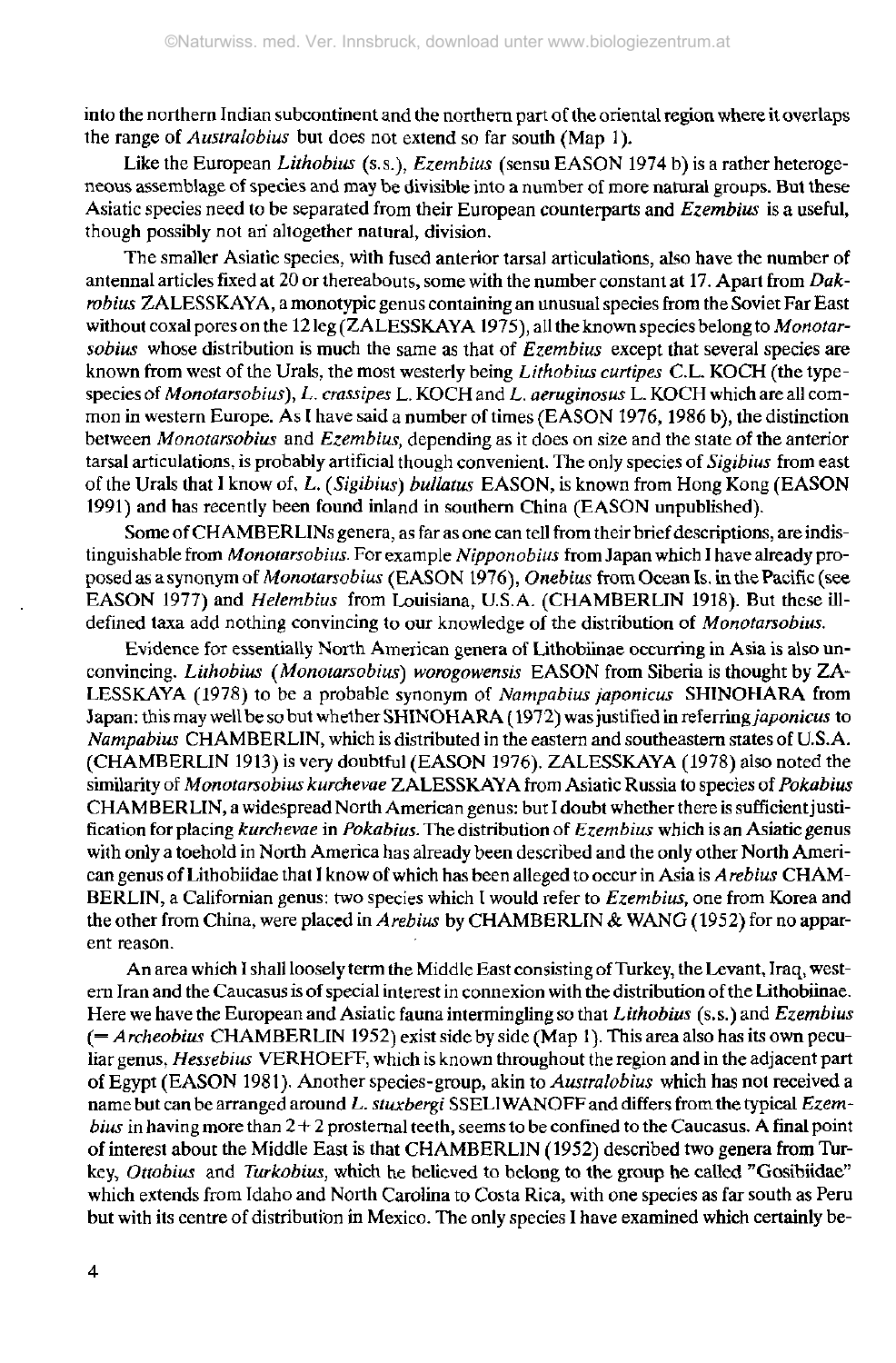longs to Turkobius is the common Greek species *L. carinatus* L. KOCH (= macrops KARSCH). The structure of the female gonopod which characterises the "Gosibiidae" might, by itself, have no taxonomic significance but a true faunistic link between the Middle East on the one hand, Central America and the southern part of North America on the other, seems likely when we come to consider the next subfamily.

## **3. Pseudolithobiinae (Pseudolithobiidae MATIC):**

This subfamily consists of two genera: *Pseudolithobius* STUXBERG with one species from California and another from Arizona, with 20 - 22 antennal articles; and the monotypic *Osellaebius* MATIC from eastern Turkey with 64-72 antennal articles (MATIC 1973 b). The Pseudolithobiinae are characterised by having coxal pores on the last five pairs of legs and in having the female gonopods of such a shape that CHAMBERLIN (1917) placed *Pseudolithobius* in the "Gosibiidae" . Coxal pores on the 1 lth leg are characteristic of the henicopid genus *Zygethobius* and have been found as an abnormality in the common European *Lithobius forficatus* (L.) by MATIC ( 1958: Fig. 9). This character does not, (herefore, by itself indicate a monophyletic origin for the species possessing it; but the other characters common to the two genera of Pseudolithobiinae leave little doubt that they belong to the same natural group and lend strong support to the idea of an American/Middle Eastern faunistic link.

## **4. Pterygoterginae (Pterygotergidae VERHOEFF):**

This subfamily consists of a single monotypic genus, *Pterygotergum* VERHOEFF, from Sinkiang (China), which differs from the Lithobiinae in the shape of the large tergites in the male, notably the enormous lateral expansion of the 12th tergite (VERHOEFF 1934). A similar but less marked modification of the tergites is found in the Asiatic *Disphaerobius* and the Mexican *Atethobius,* both of which remain at present in the Lithobiinae. Like most Asiatic species of Lithobiidae, *Pterygotergum* has only 20 antennal articles.

# **5. Ethopolyinae (Ethopolidae CHAMBERLIN):**

The fourth subfamily, whose species have numerous irregularly arranged pores on the last four pairs of coxae, is divisible into two groups; the European *Eupolybothrus* VERHOEFF with numerous antennal articles on the one hand and the Asiatic/North American *Bothropolys* WOOD and allied genera with 20 antennal articles or thereabouts on the other. 22 genera and subgenera of Ethopolyinae have been named, many of them by VERHOEFF who first used STUXBERGs (1875) system depending on the number of tergites with posterior projections for his classification, without designating type-species, and later an altogether different system based on the structure of the male gonopods. JEEKEL (1963, 1967) has regularised the generic classification of the European species and CHAMBERLIN (1925 a) and CRABILL (1955) that of the others.

*Eupolybothrus* occurs in southern and central Europe, the Balkans, the eastern Mediterranean region, Tunisia and Algeria. The commonest species of *Bothropolys, B. multidentatus* (NEWPORT), is widespread in America north of Mexico but the other American species of the genus and those referred to the allied genera *Ethopolys* CHAMBERLIN and *Zygethopolys* CHAMBERLIN are confined to a region west of the Rockies. *Bothropolys* is also found in central Asia around Tashkent (USSR), eastern and southern China, Indo-China, Korea, Japan, the Philippines, New Guinea and the Hawaiian Is. where it may have been introduced (EASON 1977). The Asiatic and oriental distribution of *Bothropolys* shown on Map 2 may reflect the intensity of collecting and will probably be found to be more extensive. The *commonest* Asiatic species, *B. rugosus* (MEINERT) (= *asperatus* L. KOCH) is so close to *B. multidentatus* that the two species can only be separated with difficulty.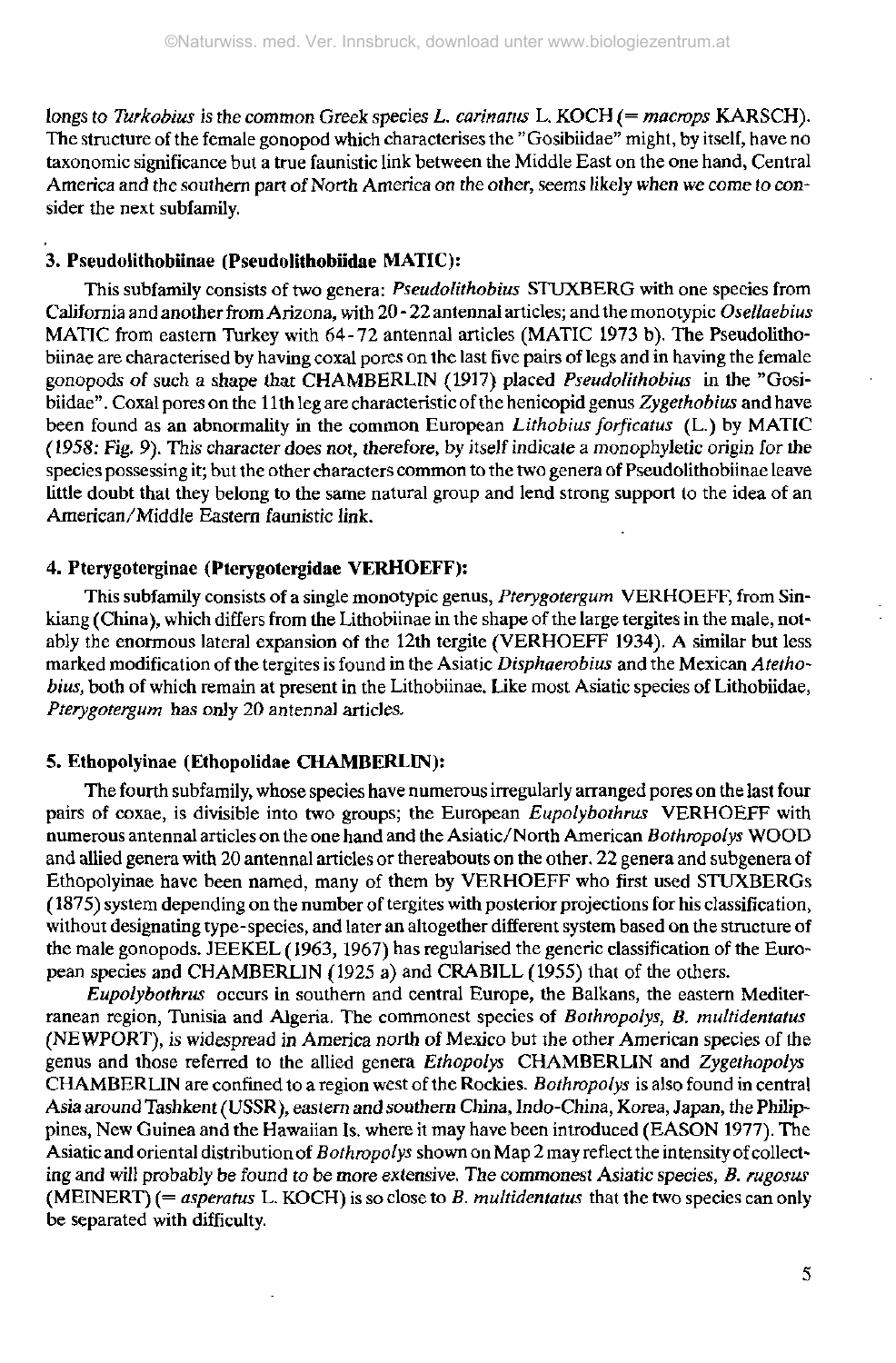

Map 2: World distribution of species of *Eupolybothms* and *Bothropolys* (and allied genera). - See note to Map 1.

#### 6. Discussion:

It seems significant that the chief difference between the Asiatic *Bothropolys* and the European *Eupolybothrus,* namely the more numerous antennal articles in the latter, is mirrored by the same character difference between the Asiatic *Ezembius* and *Monotarsobius* and the European *Lithobius* (s.s.) and *Sigibius.* GARBOWSKI (1897) regarded 20 antennal articles as the ancestral condition in *Lithobius* (s.l.) and if we accept this view it may be that the Ethopolyinae and Lithobiinae became differentiated from each other in central Asia at a relative early stage of evolution, both retaining primitive antennae of 20 articles, and then spread to Europe, both groups acquiring more articles. It is well known that when lithobiids take to cave-dwelling one of the first distinctive characters they acquire is longer antennae with more anieles than their surface-dwelling relatives, presumably in response to their greater need ior an efficient tactile organ. It is therefore tempting to assume that the acquisition of more articles, without necessarily any increase in the length of the appendage, makes the antenna more flexible and more efficient in response to some environmental pressure exerted on the European *Eupolybothrus, Lithobius* (s. s.) and *Sigibius* but not on the Asiatic *Bothropolys, Ezembius* and *Monotarsobius.* The fact that a few species which, by my definition, belong to *Lithobius* (s. s.) and one to *Sigibius* are found in outlying parts of Asia suggests that here too conditions affecting the evolution of lithobiids are similar to those in Europe. Why a few very small species of *Monotarsobius,* mostly from Japan, have the antennal articles reduced to 17 is difficult to explain unless it is a function of the small size of the animal.

If the above speculations have any validity, what is the nature of the environmental pressure leading to an increase in the number of antennal articles? One possibility is that, over the ages, Europe and outlying parts of Asia have suffered more upheavals resulting in more caves and crevices than in Central Asia where conditions are likely to have remained relatively stable. On this assumption species with numerous antennal articles would, of course, have to have cave-dwellers or crevice-dwellers in their ancestry. However this may be, a striking feature of the range in the number of these articles in the Lithobiidae as a whole is its marked discontinuity. There are some species in which the number is fairly constant at 17 or 19, numerous species in which it is 20 with little variation, very few in which it seems typically to be 22 or 23 but very many in which it is 24 or more (often many more) with considerable intraspecific variation. This discontinuity makes it fairly easy to separate *Bothropolys* from *Eupolybothrus, Ezembius* from *Lithobius* (s.s.) and *Monotarsobius* from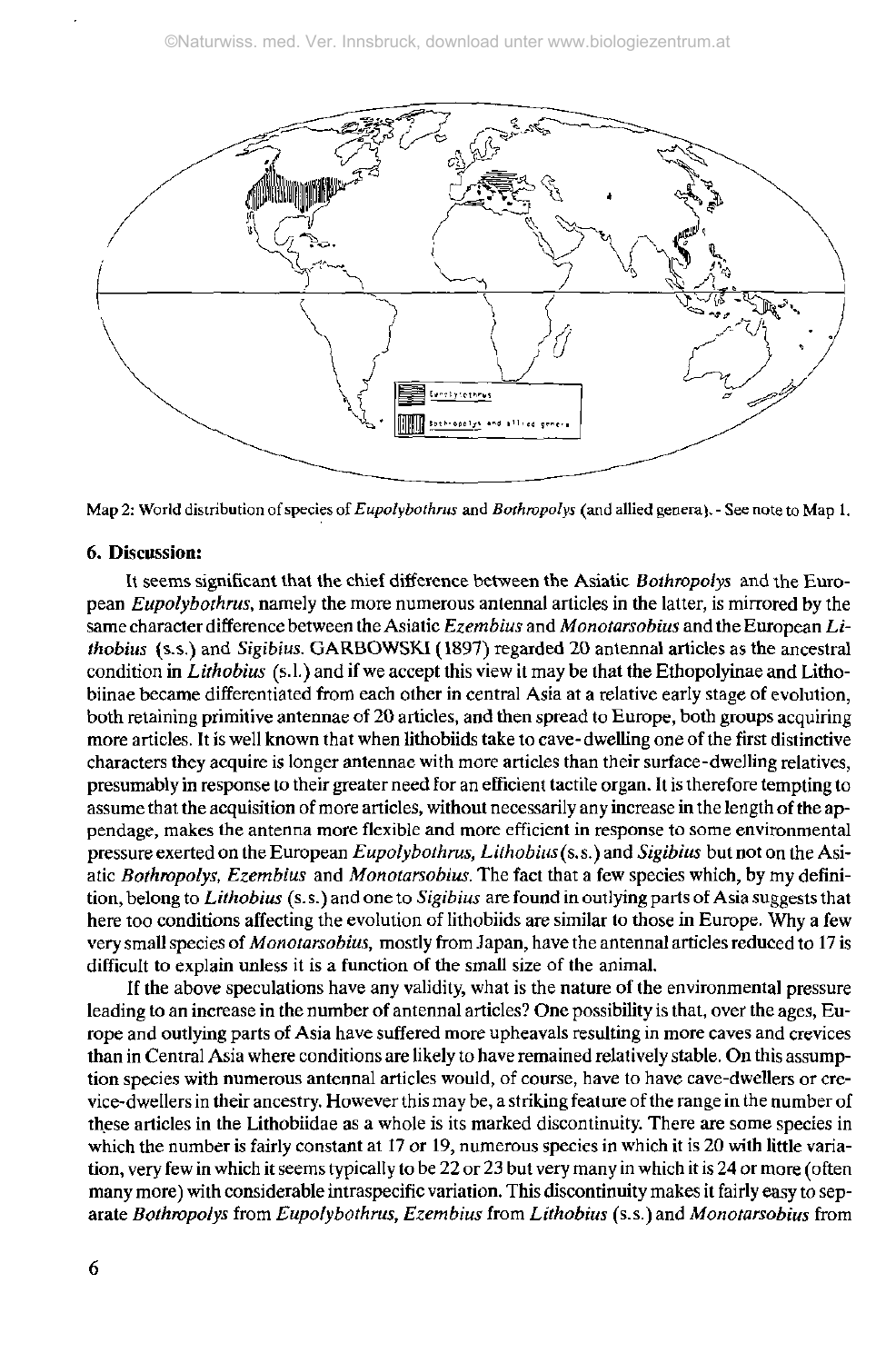*Sigibius.* But, assuming GARBOWSKJ to be correct, 20 antennal articles is a plesiomorphic character as ANDERSSON ( 1979) has pointed out, and does not necessarily indicate a monophyletìc origin for the species possessing it. Furthermore, an increased number of these articles is essentially functional and does not indicate a close phylogenetic relationship between *Eupolybothnts* and *Lithobius* (s.S.); nor does it suggest that the few species of *Lithobius* (s. s.) found in Asia must be of European origin; nor yet does it mean that the two genera of Pseudolithobiinae are not closely related because *Osellaebius* with 64-72 antennal articles is probably a cave-dweller or may have a recent cave-dwelling ancestor.

It will be said that a system of classification based largely on either plesiomorphic or functional characters has little value. But it is eminently practical and provides a useful framework pending the definition of smaller more natural taxa. There are, of course, a few species which do not fit in exactly with this rather arbitrary scheme such as *Lithobius hispanicus* MEINERT from Spain with 18 - 27 antennal articles, but they are a small minority and do not alter the overall picture.

The North American Lithobiinae include many genera with antennal articles well in excess of 20 and therefore equivalent, in this respect, to the European *Lithobius* (s.s.) and *Sigibius,* and even more with these articles almost constant at 20 and therefore equivalent to the Asiatic *Ezembius* and *Monotarsobius.* If one considers the geographical distribution of these genera relative to the number of their antennal articles a pattern, albeit a rather vague one, does seem to emerge. The majority of genera confined to a region west of the Rockies have only 20 articles whereas east of the Rockies and elsewhere in North America the two groups of genera are more equally matched. Assuming that the Lithobiinae evolved in Asia it is not too fanciful to suggest that the further they spread east and south after crossing into North America, the more antennal articles many of them acquired.

#### 7. Henicopidae:

Unlike that of the Lithobiidae, the classification of the Henicopidae seems to have met with general agreement except for the inevitable difference of opinion as to what rank should be given to the various taxa. Species of Henicopidae are known from all the continents expect Antarctica and the family replaces the Lithobiidae in the temperate parts of the Southern Hemisphere where the latter family, apart from introduced species, is unknown. There are 20 genera of Henicopidae known to me, about half of them monotypic and most of them summarised by ATTEMS ( 1928).

The Henicopini comprise nine genera. *Lamyctes* MEINERT is the most widespread and *L. fulvicornis* MEINERT, which may originate in Australia, has been found throughout the temperate parts of Europe and North America including Greenland (BÖCHER & ENGHOFF 1984), probably having spread so widely because throughout most of its range it reproduces parthenogenetically. Other species of *Lamyctes,* some of which are based on variable characters and may be conspecific with *fulvicornis,* are known from the Southern Hemisphere and the tropics. *Lamyctinus* SILVESTRI is widespread in the tropics and subtropics of both the Old and New Worlds but in temperate regions it is usually synanthropic. *Paralamyctes* POCOCK is known from New Zealand, New Caledonia, South America and South Africa where *P. spencerì* POCOCK, a fairly large species, occupies much the same niche as *Lithobius forficatus* in Britain. *Henicops* NEWPORT is known from New Zealand, Australia and Tasmania, *Wailamyctes* ARCHEY from New Zealand and Tasmania and the other genera from one country only: *Haasiella* POCOCK from New Zealand, *Lamyctopristus* ATTEMS from South Africa, *Triporobius* SILVESTRI from India and *Pleotarsobius* ATTEMS from Hawaii.

The six genera of Anopsobiinae are characterised by having pores only on the last two pairs of coxae and a lobate process on the last pair. *Anopsobius* SILVESTRI is known from New Zealand, Tasmania, South America and South Africa, *Dichelobius* ATTEMS from Australia and New Caledonia, *Tasmanobius* CHAMBERLIN from Tasmania, *Catanopsobius* SILVESTRI from South America, *Shikokuobius* SHINOHARA from Japan and *Ghilaroviella* ZALESSKAYA from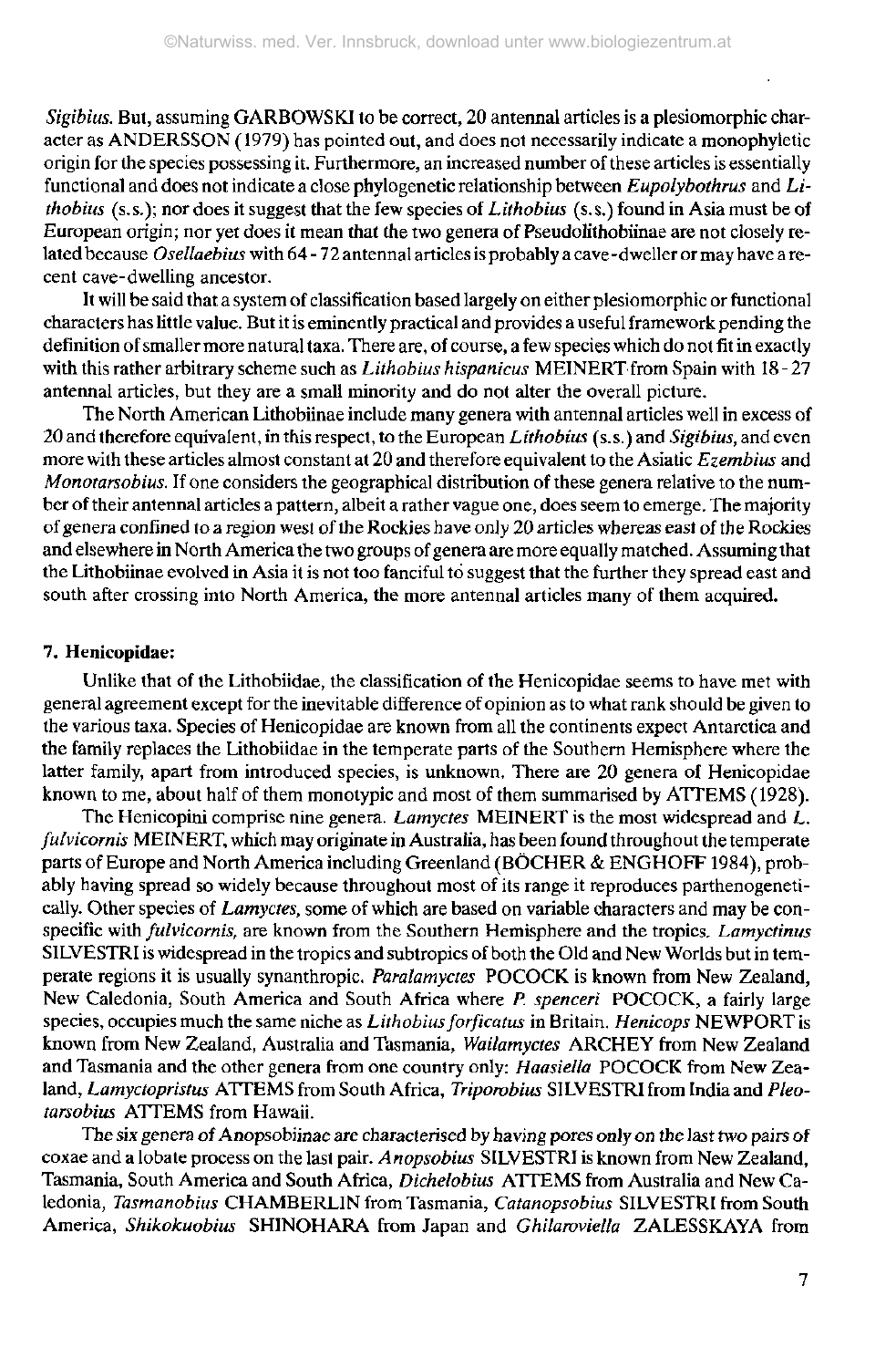Tadzhikistan (USSR). The overall distribution of the Henicopini and Anopsobiinae is not dissimilar, that of *Paralamyctes* and *Anopsobius* indicating a faunìstic connexion at generic level between Australasia, South Africa and South America (see BR1NCK 1960), although the possibility of introduction must be borne in mind. The controversial genus *Anopsobiella* ATTEMS from Indo-China was placed by ATTEMS (1938) in the Anopsobiinae, but SHINOHARA (1982) believes it may prove to belong to the Henicopini.

The distribution of the Zygethobiini, which differ from the Henicopini in having the first pedal segment without stigmata, is in marked contrast to that of the rest of the Henicopidae, being largely confined to the Northern Hemisphere. Of the four genera, *Zygethobius* CHAMBERL1N which has pores on the last five pairs of coxae, and *Buethobius* CHAMBERLIN are known only from North America and *Hedinobius* VERHOEFF from the Tien Shan Mts. in western China. *Esastigmatobius* SILVESTRI is widespread in Asia, being known from Japan, Formosa, Korea, Indonesia and the central Asiatic Soviet Republics.

This rather fragmentary account of the distribution of the Henicopidae is obviously very incomplete because 1 am less familiar with the family than 1 am with the Lithobiidae and may have missed some of the literature. I have collections of Henicopidae from various parts of the world which I have not yet had the competence to identify or describe, but which I am sure to contain new species and probably new genera.

#### **8. Literature:**

- ANDERSSON, G. (1979): Taxonomical studies on ihe post-embryonic development in *Lithobius,* with a brief comparison with *Lamyctes* (Chilopoda: Lithobiomorpha). — Dissertation, University of Göteborg. ATTEMS, C. (1926): Myriopoda. - Handb. Zool. Berl. 4: 1 - 402.
- (1928): The Myriopoda of South Africa.  $-$  Ann. S. Afr. Mus. 26: 1 413.
- ( 1938): Die von Dr. C. Dawydoffin Französisch Indochina gesammelten Myriopoden. Mem. Mus. natn. Hist. nat. Paris, N.S. 6: 187 - 353.
- BÖCHER, J. & H. ENGHOFF ( 1984): A centipede in Greenland: *Lamycies fulvicornis* MEINERT, 1868 (Chilopoda, Lithobiomorpha, Henicopidae). — Ent. Meddr. 52: 49 - 50.
- BRINCK, P. ( 1960): The relations between the South African fauna and the terrestrial and limnic animal life in the southern cold temperate zone.  $-$  Proc. R. Soc. (B) 152: 568 - 571.
- CHAMBERLIN, R. V. (1913): The lithobiid genera *Nampabius, Garibius, Tidabius* and *Sigibius*. ~ Bull. Mus. comp. Zool. Harv. 57: 37 - 104.
- (1914): The genus *Watobius. -* Bull Mus. comp. Zool. Harv. 57: 105 112.
- ( 1917): The Gosibiidae of America north of Mexico. Bull. Mus. comp. Zool. Harv. 57: 203 255.
- (1918): Myriapods from Okefenokee Swamp Ga., and from Natchitoches Parish, Louisiana. Ann.
- ent. Soc. Am. 11:369-380.
- (1925 a):TheEthopolidaeof America north of Mexico. Bull. Mus. comp. Zool. Harv. 57: 383 438.
- (1925 b): The genera *Lithobius, NeoUlhobius, Gonibius,* and *Zinapolys* in America north of Mexico.  $-$  Bull. Mus. comp. Zool. Harv.  $57: 439 - 504$ .
- $(1952)$ : On the Chilopoda of Turkey. Istanb. Üniv. Fen. Fak. Mecm.  $(B)$  17: 183 258.

CHAMBERLIN, R. V. & Y. M. WANG (1952): Some records and descriptions of Chilopoda from Japan and other oriental areas. — Proc. biol. Soc. Wash. 65: 177 - 188.

- CRABILL, R.E.( 1955): Concerningthe genotypes of *Bothropolys, Polybothrus* and *Eupolybothrus* (Chilopoda: Lithobiomorpha: Lithobiidae). — Ent. News 66: 107 - 110.
- EASON, E. H. (1974 a): On certain aspects of the generic classification of the Lithobiidae, with special reference to geographical distribution. — 2nd International Congress of Myriapodology, Manchester, 1972. Symp. zool. Soc. Lond. 32: 65 - 73.
- ( 1974 b): The type specimens and identity oí the species described in the genus *Lithobius* by F. MEI-NERT, and now preserved in the Zoological Museum, Copenhagen University (Chilopoda: Lithobiomorpha). — Zool. J. Linn. Soc. 55: 1 - 52.
- (1976): The type specimens and identity of the Siberian species described in the genus *Lithobius* by Anton STUXBERG in 1876 (Chilopoda: Lithobiomorpha). - Zool. J. Linn. Soc. 58: 91 - 127.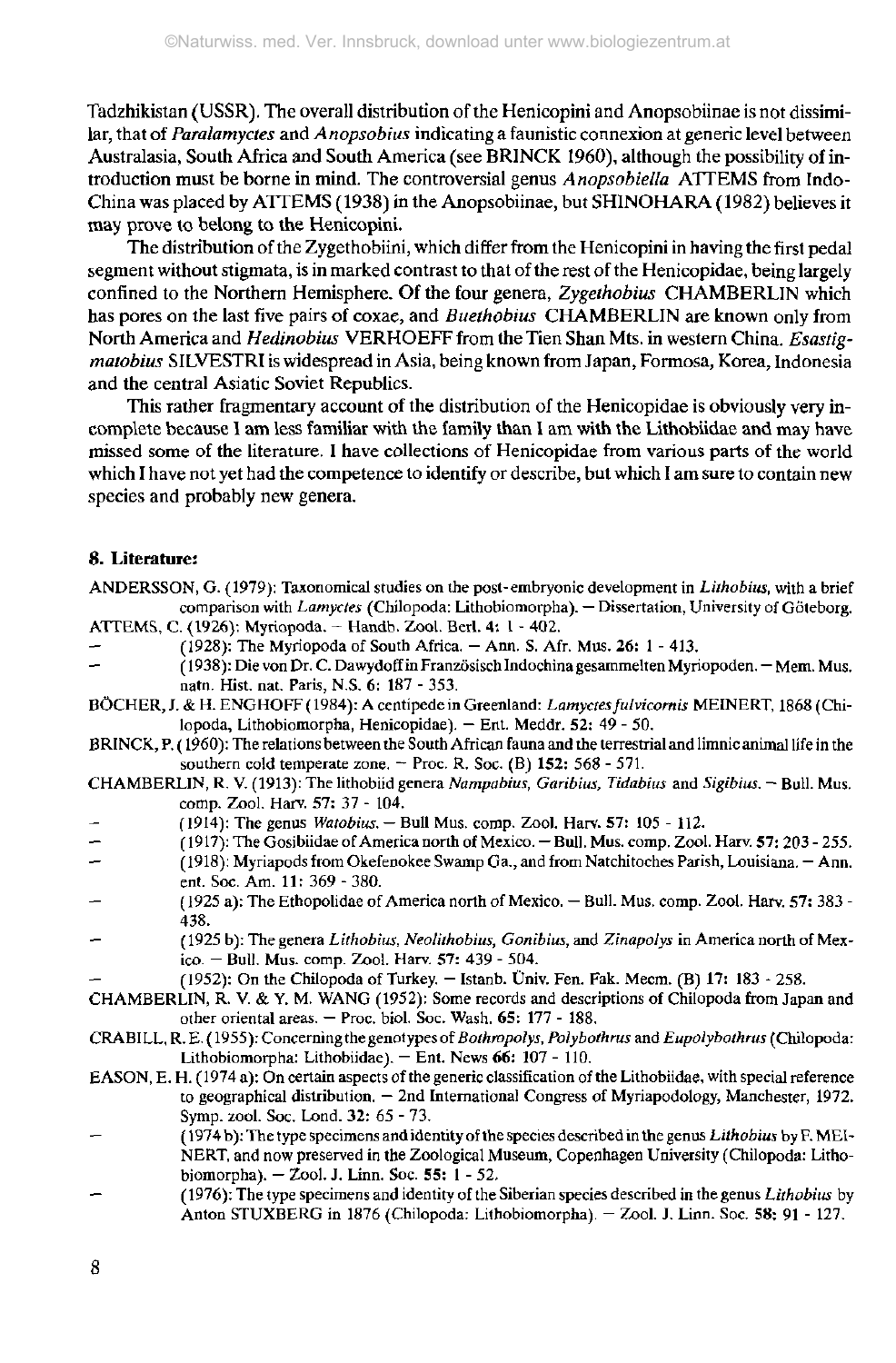- EASON, E.H. ( 1977): A redescription of the type specimens of *Lithobius hawaiiensìs* SILVESTRI 1904 with a note on the Hawaiian Lithobiidae (Chilopoda: Lithobiomorpha). - J. nat. Hist. 11: 485 - 492.
- ( 1978): On Lithobiidae from the Seychelles with description of two new species of the subgenus *Australobius,* genus *Lithobius* (Chilopoda: Lithobiomorpha). — J. Zool. Lond. **184:** 21 - 34.
- ( 1981 ): On some new and little known southern Asiatic species of Lithobiidae (Chilopoda: Lithobiomorpha). - Entomol. scand. 12: 327 - 338.
- (1986 a): On the synonymy of *Lithobius giganteas* SSELIWANOFF, 1881 and the taxonomic status of *Porobim* ATTEMS, 1926 (Chilopoda). - Annln naturh. Mus. Wien 87 (B); 181 - 192.
- ( 1986 b): The Lithobiidae of Thailand with descriptions of six new species of *Lithobius* and a new subspecies of *Australobius feae* (POCOCK, 1891) (Chilopoda: Lithobiomorpha). — Steenstrupia 12: 129- 151.
- ( 1991): Description of four new species of *Lithobius* from the oriental region and a redescription of *Australobius palnis* (EASON, 1973) from Sri Lanka (Chilopoda: Lithobiomorpha). — Boll. Mus. civ. Stör. nat. Verona, in press.
- GARBOWSKt, T. (1897): Phyietische Deutung der Lithobiusformen. Zool. Jb. (Syst.) 9: 244 270.
- JEEKEL, C. A. W. ( 1963): The generic and subgeneric names of the European Lithobiidae generally referred to *Polybothrus* LATZEL, 1880. - Ent. Ber. Amst. 23: 193 - 195.
- (1967): On two Italian *Lithobius* species described by SILVESTRI, with taxonomic notes on the genus *Eupolybothrus* VERHOEFF (Chilopoda, Lithobiidae). - Beaufortia 14: 165 - 175.
- KRAUS, O. (1957): Myriapoden aus Peru, VI: Chilopoden. Senckenberg. biol. 38: 359 404.
- LEWIS, J. G. E. (1981): The biology of Centipedes. Cambridge: Cambridge Univ. Press.
- MATIC, Z. (1958): Doua Lithobiidae noi pentru fauna R.P.R. si únele observatü interesante la *Lithobius forficatus. -* Studii Cere. Biol. Cluj, Zool. 9: 81 - 89.
- (1973 a): Revision du genre *Chinobius* VERHOEFF avec des descriptions de trois espèces nouvelles (Chilopoda, Lithobiidae). — Annls zool. Warsz. 30: 33 - 47.
- (1973 b): Pseudolithobiidae Fam. Nov.: una nuova famiglia dell'ordine dei Lithobiomorpha (Chilopoda, Anamorpha). - Fragm. ent. 9: 135 - 142.
- (1983): Lithobiìdi raccolti in Turchia dal Dott. Guiseppe Osella (Chilopoda, Lithobiomorpha). Fragm. ent. 17: 19 - 45.
- SHINOHARA, K. (1972): Some Chìlopods of the Hidaka Mountain Range in Hokkaido, Northern Japan. Mem. nat. Sei. Mus. Tokyo 5: 65 - 73.
- (1982): A new genus of centipede of the subfamily Anopsobiidae (Henicopidae, Chilopoda).  $-$ Proc. Jap. Soc. Syst. Zool. 24: 41 - 46.

STUXBERG, A. (1875): Genera et species Lilhobioidarum. - Ofvers. K. Vetensk. Akad. Förh. 32 (3): 5 - 22. VERHOEFF, K.W. (1934): Schwedisch-Chinesische wissenschaftliche Expedition nach den nordwestlichen Provinzen Chinas: Myriapoda. — Ark. Zool. 26A (10): 1 - 4L

- ZALESSKAYA, N. T. (1975): [New genera and species of Chilopoda (Lithobiomorpha) from Central Asia and Far East.] - Zool. Zh. 54: 1316 - 1325 (in Russian).
- $(1978)$ : [Classification key of the Lithobiomorpha of the USSR.] Moscow (in Russian).